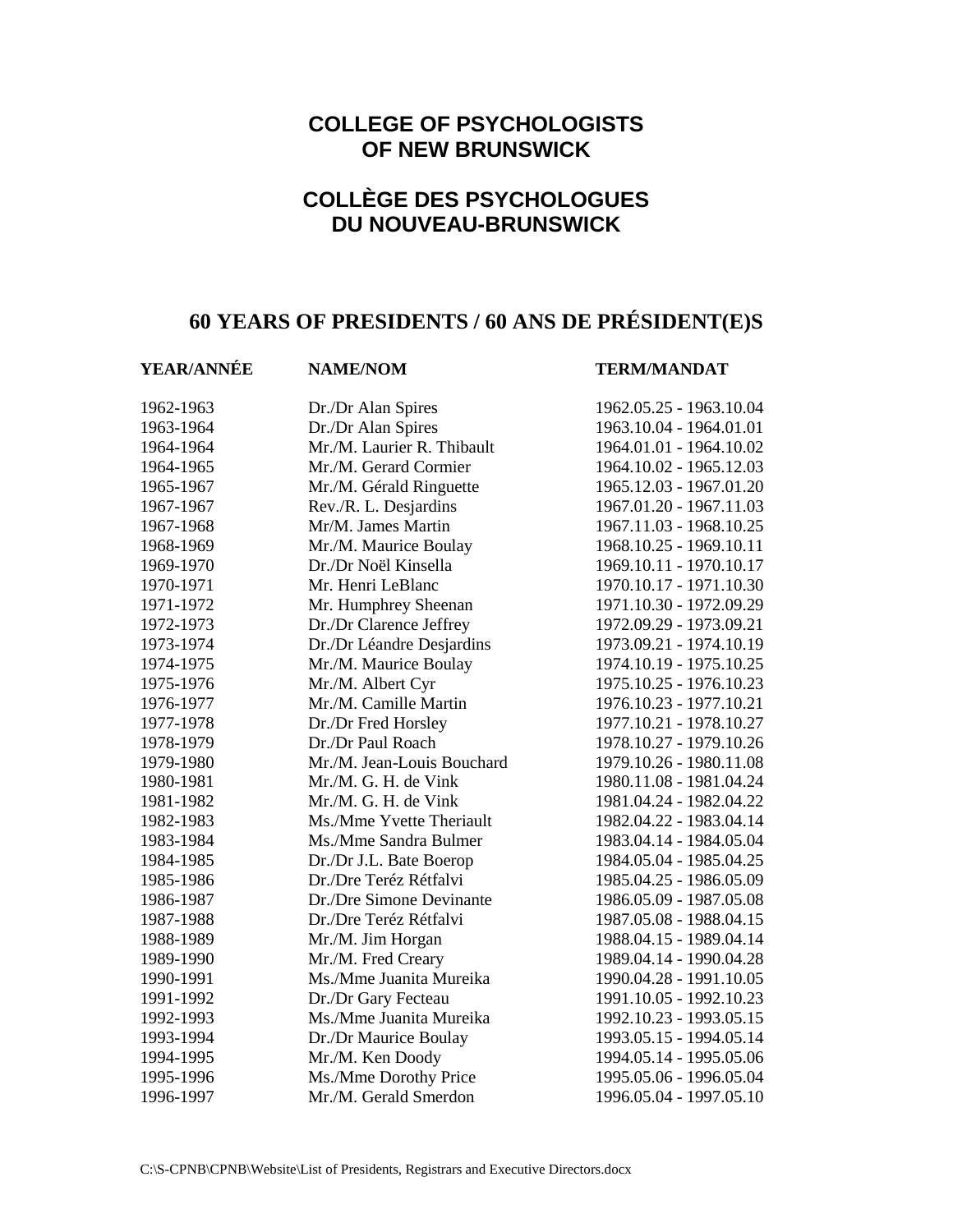| 1997-1998 | Ms./Mme Barbara Gibson         | 1997.05.10 - 1998.05.09   |
|-----------|--------------------------------|---------------------------|
| 1998-1999 | Dr./Dr Paul McDonnell          | 1998.05.09 - 1999.05.08   |
| 1999-2000 | Mr. Bernard Galarneau          | 1999.05.08 - 2000.09.16   |
| 2000-2001 | Dr./Dr Ron Harris              | 2000.09.16 - 2001.05.05   |
| 2001-2002 | Dr./Dre Teréz Rétfalvi         | 2001.05.05 - 2002.05.04   |
| 2002-2002 | Dr./Dr Ron Harris              | 2002.05.04 - 2002.07.15   |
| 2002-2003 | Dr./Dr Albert Cyr              | 2002.07.15 - 2003.05.10   |
| 2003-2004 | Dr./Dr Albert Cyr              | 2002.05.10 - 2004.05.15   |
| 2004-2005 | Dr./Dr Léonard Goguen          | 2004.05.15 - 2005.04.30   |
| 2005-2006 | Dr./Dr Jean Craven             | 2005.05.06 - 2006.05.06   |
| 2006-2007 | Dr./Dr Yves Turgeon            | 2006.05.06 - 2007.05.12   |
| 2007-2008 | Mrs./Mme Janice Lizotte-Duguay | 2007.05.12 - 2008.05.24   |
| 2008-2009 | Mr./M Christophe Surette       | 2008.05.24 - 2009.04.24   |
| 2009-2010 | Dr./Dr Jane Walsh              | 2009.04.24 - 2010.04.22   |
| 2010-2011 | Mr./M. Luc Dubé                | 2010.04.22 - 2011.04.01   |
| 2011-2012 | Mr./M. Eric Grandmaison        | 2011-04.01 - 2012.04.20   |
| 2012-2013 | Dr./Dr Jacques Richard         | 2012.04.20 - 2013.04.19   |
| 2013-2014 | Ms./Mme Louise M. Morin        | 2013.04.19 - 2014.05.02   |
| 2014-2015 | Mr./M. Jean-Robert Roussel     | 2014.05.02 - 2015.05.08   |
| 2015-2016 | Dr./Dr William (Bill) Morrison | 2015.05.08 - 2016.04.16   |
| 2016-2017 | Dr./Dr Jeffrey Landine         | 2016.04.16 - 2017.05.06   |
| 2017-2018 | Dr./Dr Douglas French          | 2017.05.06 - 2018.05.04   |
| 2018-2019 | Dr./Dre Mary Ann Campbell      | 2018.05.04 - 2019.05.03   |
| 2019-2020 | Dr./Dr Jeffrey Landine         | 2019.05.03 - 2020.10.21   |
| 2020-2021 | Louise Morin                   | 2020.10.21 - 2021.05.12   |
| 2021-2022 | Mathieu Gautreau               | $2021.05.12 - 2022.05.18$ |
| 2022-2023 | Felipe Ramirez Hinrichsen      |                           |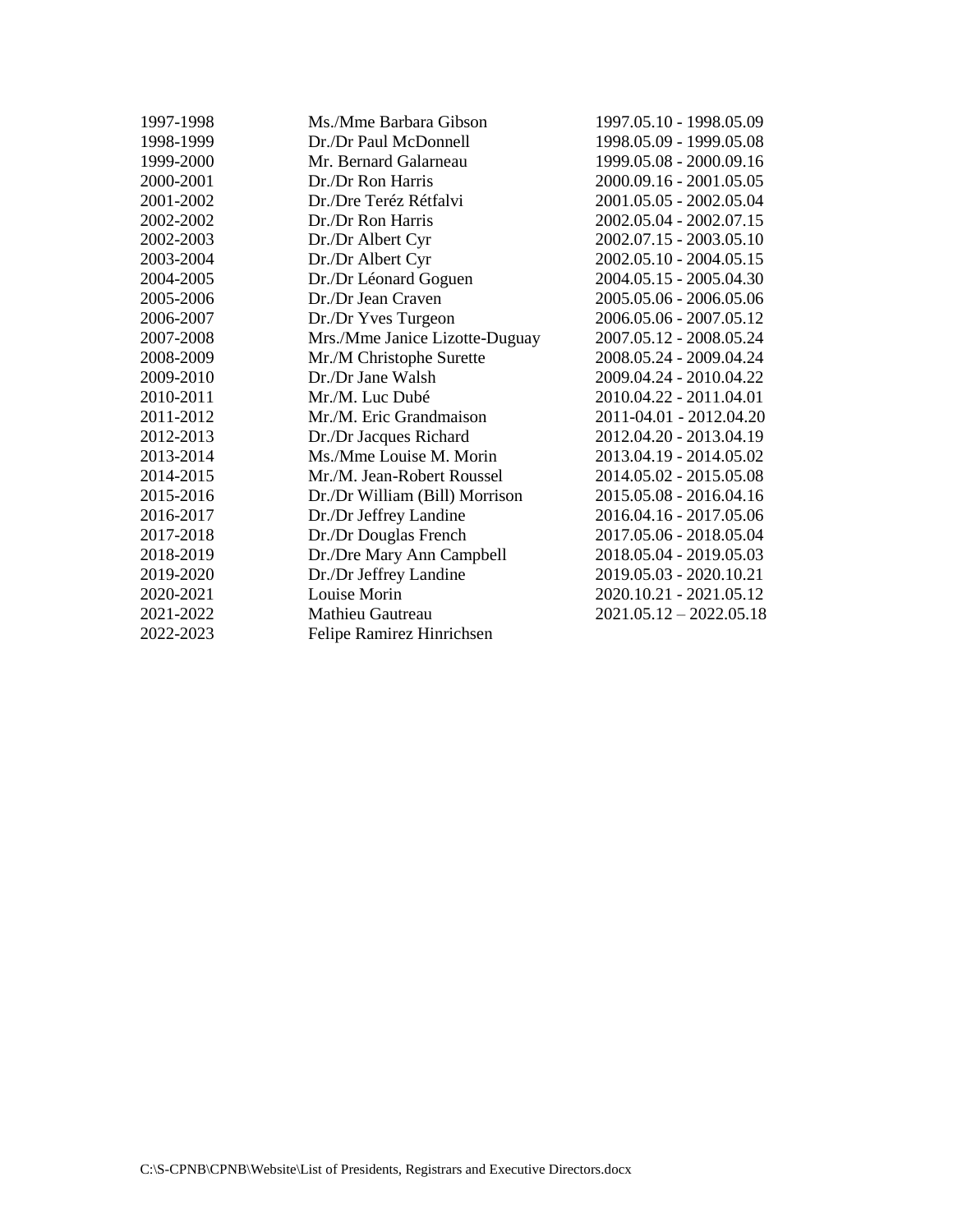## **55 YEARS OF REGISTRARS 55 ANS DE REGISTRAIRES**

## **YEAR/ANNÉE NAME/NOM**

1967-1973 Mr./M. James Martin 1973-1979 Mr./M. Humphrey Sheehan 1979-1981 Mr./M. Camille Martin 1981-1985 Mr./M. Aristide Doucet 1985-1986 Mr./M. Camille Martin 1986-1987 Ms./Mme Thérèse Landry 1987-1988 Mr./M. Gysbert H. Devink (07/88) 1988-2002 Mr./M. Arthur Lamrock 2002-2004 Ms./Mme Carmelle Deveau 2004-2009 Ms./Mme Claudette M. LeBlanc 2009-2013 Ms./Mme Cécile Mallais 2013-2017 Ms./Mme Carole Cormier-Rioux 2017- Dr./Dr Jacques Richard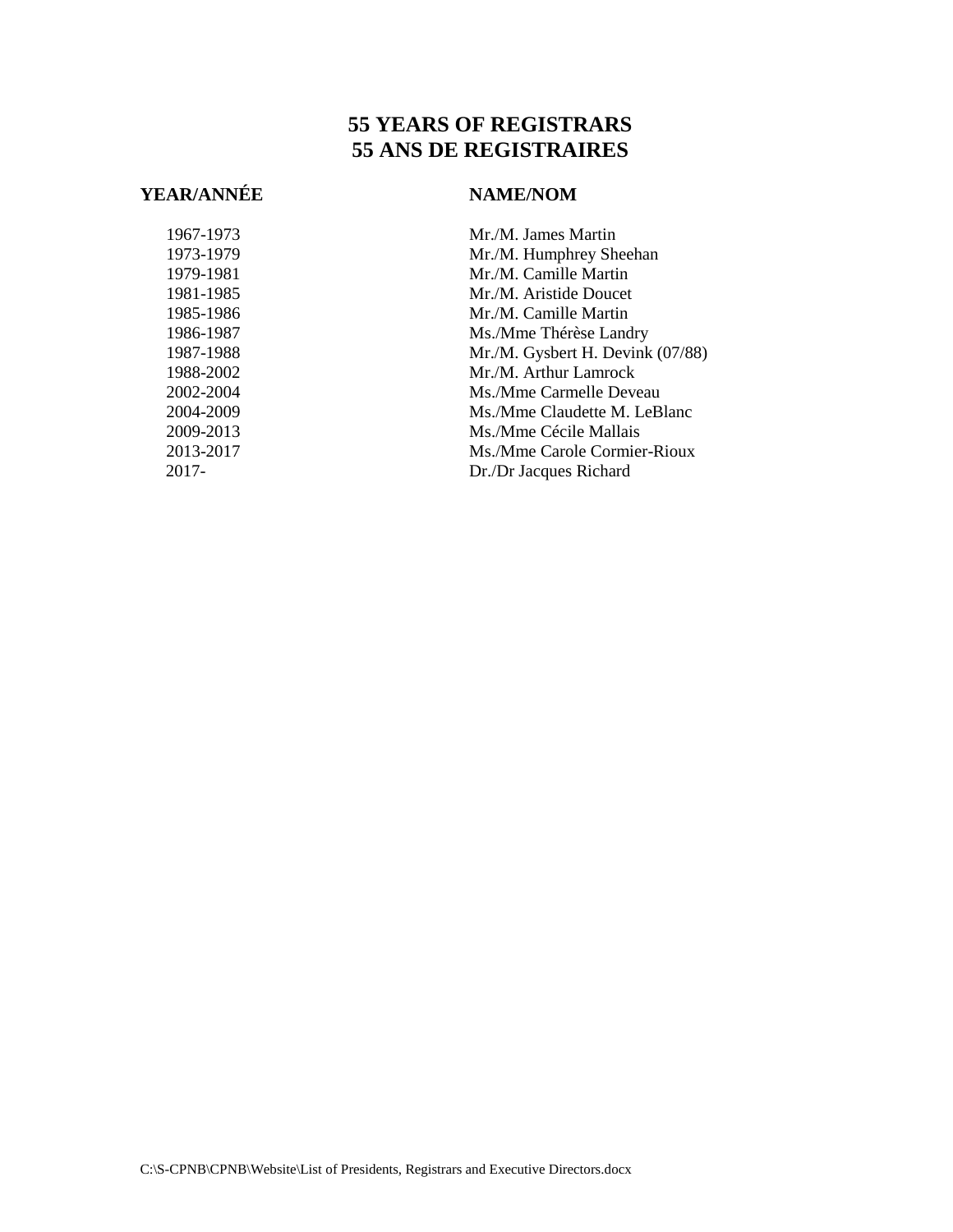## **19 YEARS OF EXECUTIVE DIRECTOR 19 ANS DE DIRECTEUR GÉNÉRAL/DIRECTRICES GÉNÉRALES**

### **YEAR/ANNÉE NAME/NOM**

2010-2015 Vacant

2003-2005 Mr./M. Laurent Maillet 2005-2006 Mrs./Mme Marcelle Lamontagne 2007-2010 Mr./M. Laurent Paulin 2015- Ms./Mme Mandy McLean